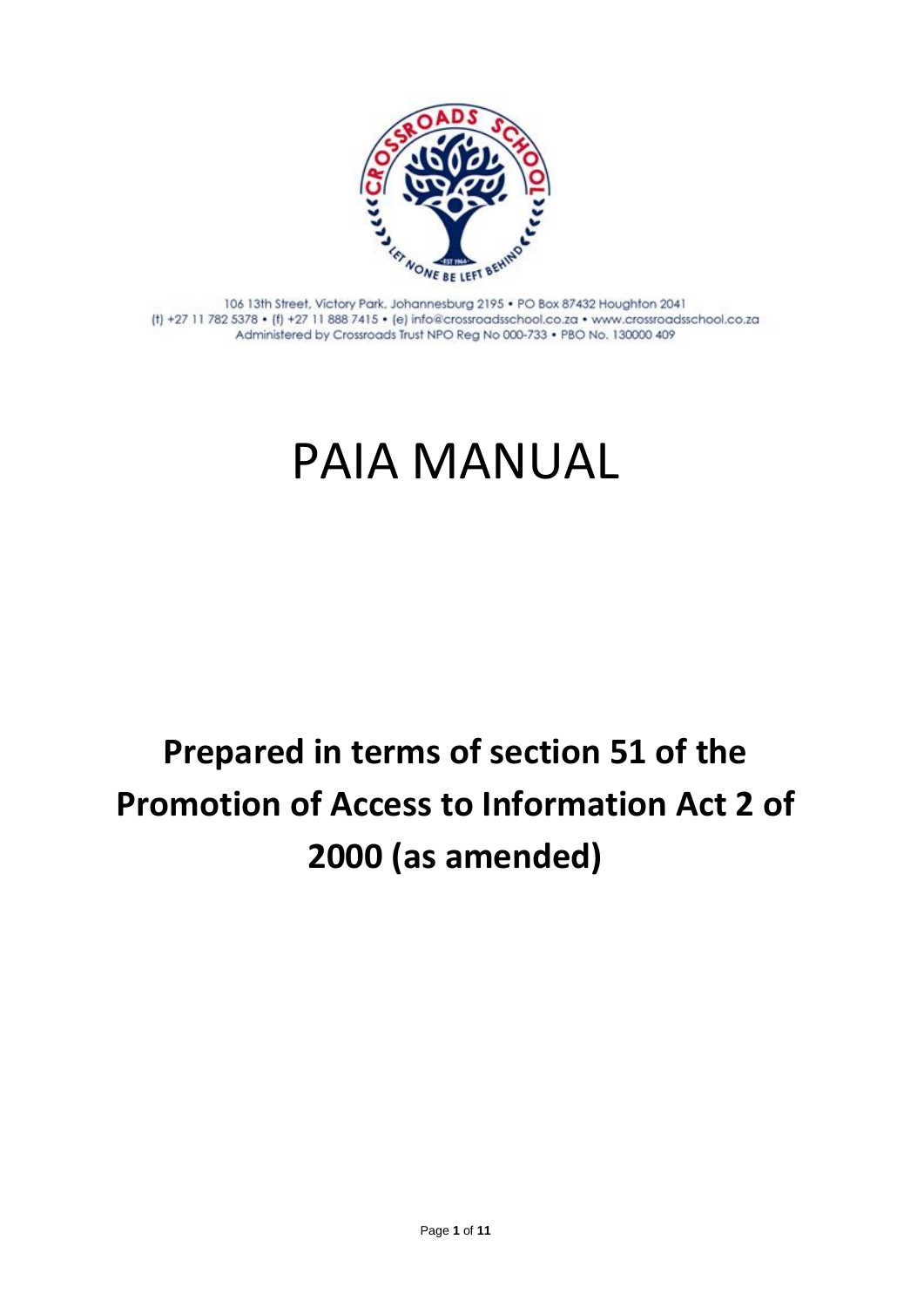## **DATE OF COMPILATION: 01/12/2021 DATE OF REVISION: 01/02/2022**

#### **TABLE OF CONTENTS**

- 1. List of Acronyms and abbreviations p3
- 2. Overview of Crossroads School p3
- 3. Purpose of PAIA manual p3
- 4. Key Contact Details for Access to information of the Crossroads Trust t/a Crossroads School - p5
- 5. Guide on how to use PAIA and how to obtain access to the guide p6
- 6. Categories of records which are available without a person having to request access p8
- 7. Description of the records which are available in accordance with any other legislation - p8
- 8. Description of the subjects on which the body holds records and categories of records held on each subject - p9
- 9. Processing of personal information p11
- 10. Availability of the manual p12
- 11. Updating of the manual p12
- 12. How to request access to records held by Crossroads Trust t/a Crossroads school p12
- 13. Fees structure p13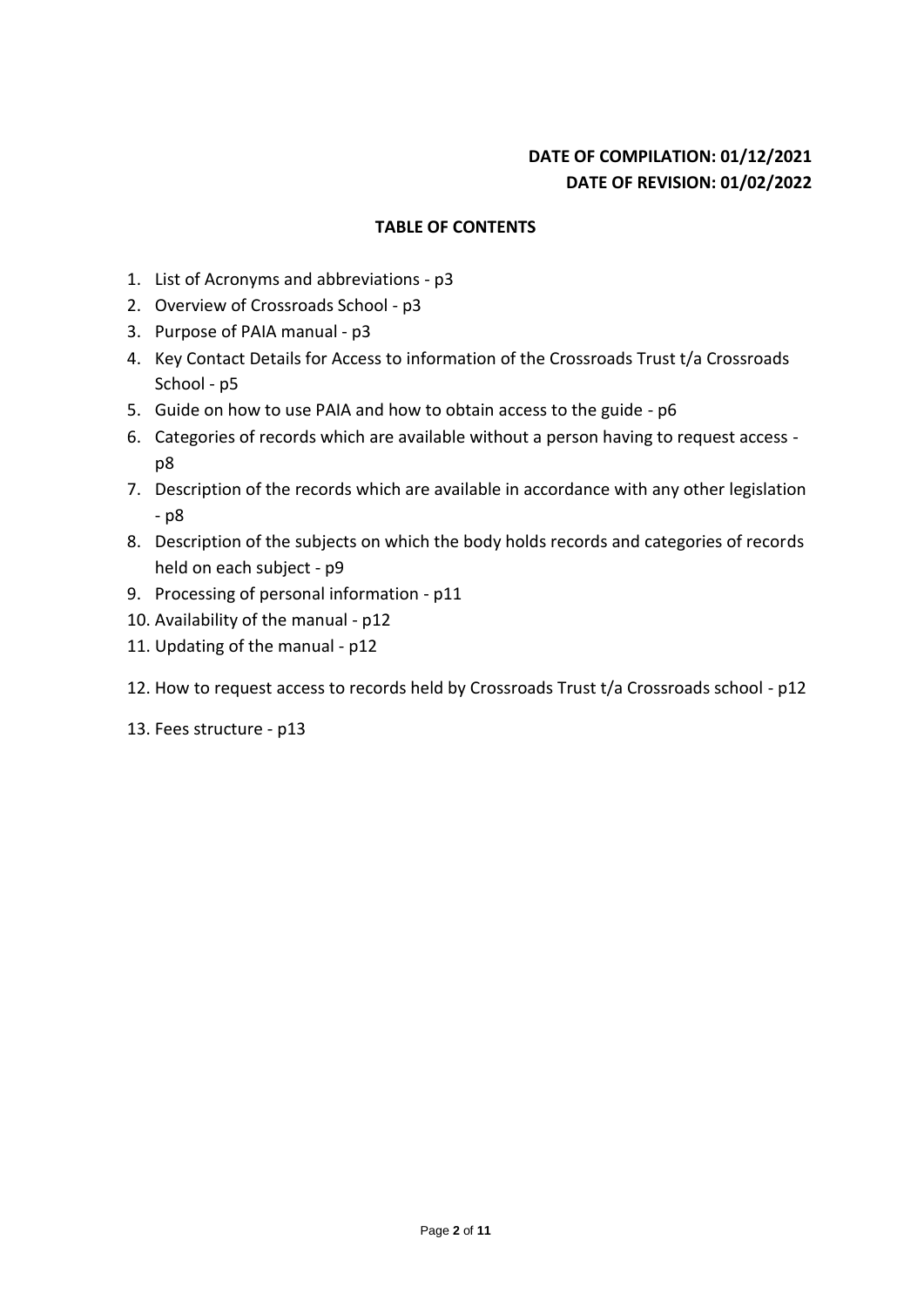#### **1. LIST OF ACRONYMS AND ABBREVIATIONS**

| 1.1 | "DIO"           | Deputy Information Officer;                                          |
|-----|-----------------|----------------------------------------------------------------------|
|     | $1.2$ "10"      | Information Officer;                                                 |
|     | 1.3 "Minister"  | Minister of Justice and Correctional Services;                       |
|     | 1.4 "PAIA"      | Promotion of Access to Information Act No. 2 of 2000<br>(as amended) |
|     | 1.5 "POPIA"     | Protection of Personal Information Act No.4 of 2013;                 |
|     | 1.6 "Regulator" | Information Regulator; and                                           |
|     | 1.7 "Republic"  | Republic of South Africa                                             |

#### **2. Overview of Crossroads School**

Crossroads School is an organisation in the field of remedial, primary education within the education sector. The school caters to learners with mild to moderate learning disabilities between the ages of 6 -14 years from grade R-7. The school is registered with the Department of Education and is a member of the Independent Schools Association Southern Africa (ISASA).

#### **3. PURPOSE OF PAIA MANUAL**

This PAIA Manual is useful for the public to-

- 3.1 check the categories of records held by a body which are available without a person having to submit a formal PAIA request;
- 3.2 have a sufficient understanding of how to make a request for access to a record of the body, by providing a description of the subjects on which the body holds records and the categories of records held on each subject;
- 3.3 know the description of the records of the body which are available in accordance with any other legislation;
- 3.4 access all the relevant contact details of the Information Officer and Deputy Information Officer who will assist the public with the records they intend to access;
- 3.5 know the description of the guide on how to use PAIA, as updated by the Regulator and how to obtain access to it;
- 3.6 know if the body will process personal information, the purpose of processing of personal information and the description of the categories of data subjects and of the information or categories of information relating thereto;
- 3.7 know the description of the categories of data subjects and of the information or categories of information relating thereto;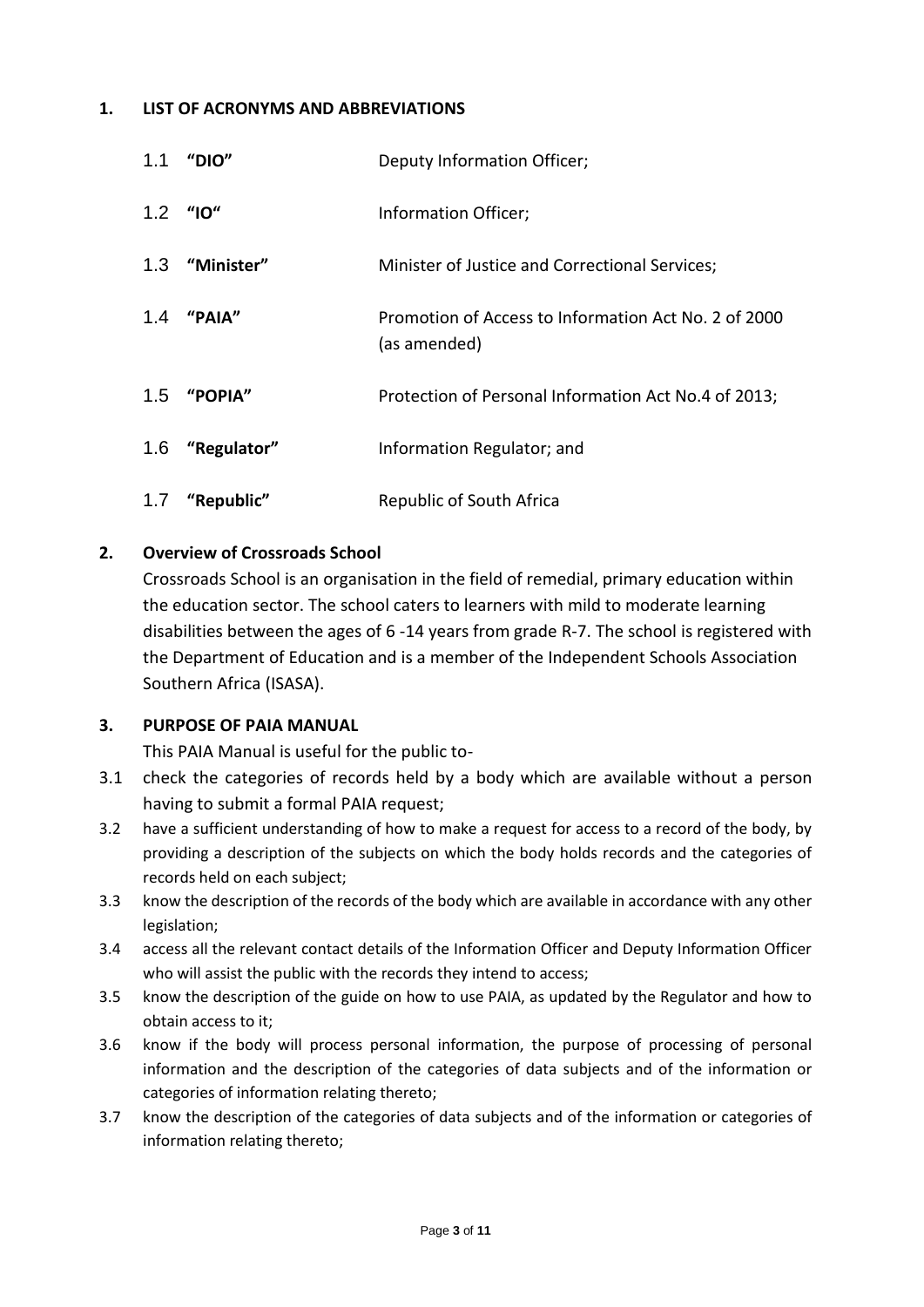- 3.8 know the recipients or categories of recipients to whom the personal information may be supplied;
- 3.9 know if the body has planned to transfer or process personal information outside the Republic of South Africa and the recipients or categories of recipients to whom the personal information may be supplied; and
- 3.10 know whether the body has appropriate security measures to ensure the confidentiality, integrity, and availability of the personal information which is to be processed.

## **4. KEY CONTACT DETAILS FOR ACCESS TO INFORMATION OF THE CROSSROADS TRUST t/a CROSSROADS SCHOOL**

#### 4.1 **Chief Information Officer**

| Name:       | <b>VALERIE JEAN WITT</b>         |
|-------------|----------------------------------|
| Tel:        | 011 782 5378                     |
| Email:      | principal@crossroadsschool.co.za |
| Fax number: | 011 888 7415                     |

#### 4.2 Deputy Information Officers

| Name:       | YOLANDI ROUX                   |
|-------------|--------------------------------|
| Tel:        | 011 782 5378                   |
| Email:      | yolandi@crossroadsschool.co.za |
| Fax Number: | 011 888 7415                   |

| Name:       | <b>ANNE SAUNDERS</b>        |
|-------------|-----------------------------|
| Tel:        | 011 782 5378                |
| Email:      | Anne@crossroadsschool.co.za |
| Fax Number: | 011 888 7415                |

#### 4.3 Access to information general contacts

Email: *popia@crossroadsschoool.co.za info@crossroadsschool.co.za*

#### 4.4 **School Address**

| Postal Address:          | PO BOX 87432                 |
|--------------------------|------------------------------|
|                          | <b>HOUGHTON</b>              |
|                          | JOHANNESBURG                 |
|                          | 2041                         |
| <b>Physical Address:</b> | 106 Thirteenth Street        |
|                          | <b>Victory Park</b>          |
|                          | Johannesburg                 |
|                          | 2194                         |
| Telephone:               | +27 11 782 5378              |
| Fmail:                   | popia@crossroadsschool.co.za |
|                          |                              |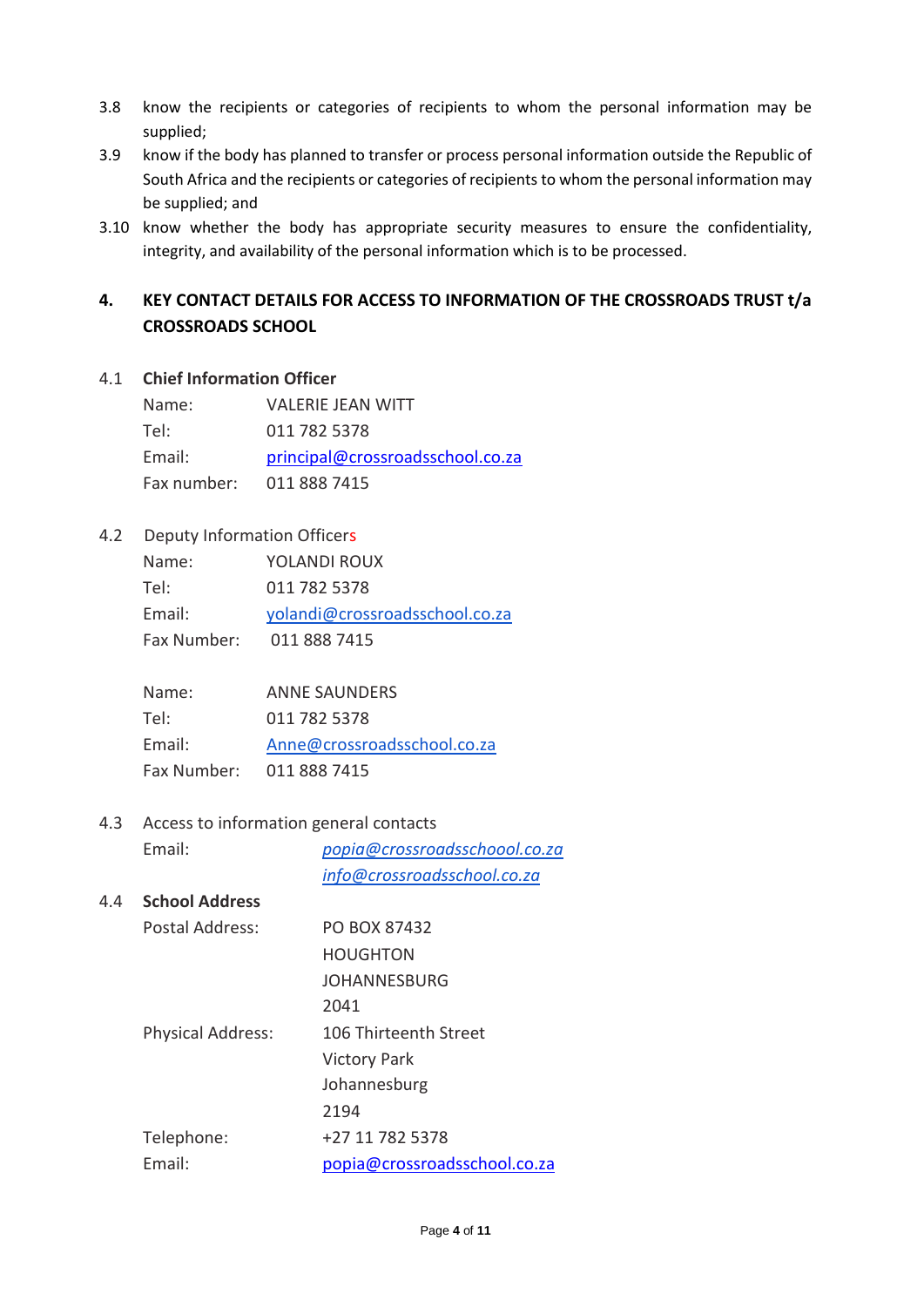info@crossroadsschool.co.za Website: www.crossroadsschool.co.za

#### **5 GUIDE ON HOW TO USE PAIA AND HOW TO OBTAIN ACCESS TO THE GUIDE**

- 5.1 The Regulator has, in terms of section 10(1) of PAIA, as amended, updated and made available the revised Guide on how to use PAIA ("Guide"), in an easily comprehensible form and manner, as may reasonably be required by a person who wishes to exercise any right contemplated in PAIA and POPIA.
- 5.2 The Guide is available in each of the official languages and in braille.
- 5.3 The aforesaid Guide contains the description of-
	- 5.3.1 the objects of PAIA and POPIA;
		- 5.3.2 the postal and street address, phone and fax number and, if available, electronic mail address of-
			- 5.3.2.1 the Information Officer of every public body, and
			- 5.3.2.2 every Deputy Information Officer of every public and private body designated in terms of section  $17(1)$  of PAIA<sup>1</sup> and section 56 of POPIA<sup>2</sup>;
	- 5.3.3 the manner and form of a request for-
		- 5.3.3.1 access to a record of a public body contemplated in section  $11<sup>3</sup>$ ; and
		- 5.3.3.2 access to a record of a private body contemplated in section  $50<sup>4</sup>$ ;
	- 5.3.4 the assistance available from the IO of a public body in terms of PAIA and POPIA;
	- 5.3.5 the assistance available from the Regulator in terms of PAIA and POPIA;
	- 5.3.6 all remedies in law available regarding an act or failure to act in respect of a right or duty conferred or imposed by PAIA and POPIA, including the manner of lodging-
		- 5.3.6.1 an internal appeal;
		- 5.3.6.2 a complaint to the Regulator; and

<sup>1</sup> Section 17(1) of PAIA- *For the purposes of PAIA, each public body must, subject to legislation governing the employment of personnel of the public body concerned, designate such number of persons as deputy information officers as are necessary to render the public body as accessible as reasonably possible for requesters of its records.* 

<sup>2</sup> *Section 56(a) of POPIA- Each public and private body must make provision, in the manner prescribed in section 17 of the Promotion of Access to Information Act, with the necessary changes, for the designation of such a number of persons, if any, as deputy information officers as is necessary to perform the duties and responsibilities as set out in section 55(1) of POPIA.*

<sup>3</sup> *Section 11(1) of PAIA- A requester must be given access to a record of a public body if that requester complies with all the*  procedural requirements in PAIA relating to a request for access to that record; and access to that record is not refused in terms of *any ground for refusal contemplated in Chapter 4 of this Part.*

<sup>4</sup> *Section 50(1) of PAIA- A requester must be given access to any record of a private body if-*

*a) that record is required for the exercise or protection of any rights;*

*b) that person complies with the procedural requirements in PAIA relating to a request for access to that record; and*

*c) access to that record is not refused in terms of any ground for refusal contemplated in Chapter 4 of this Part.*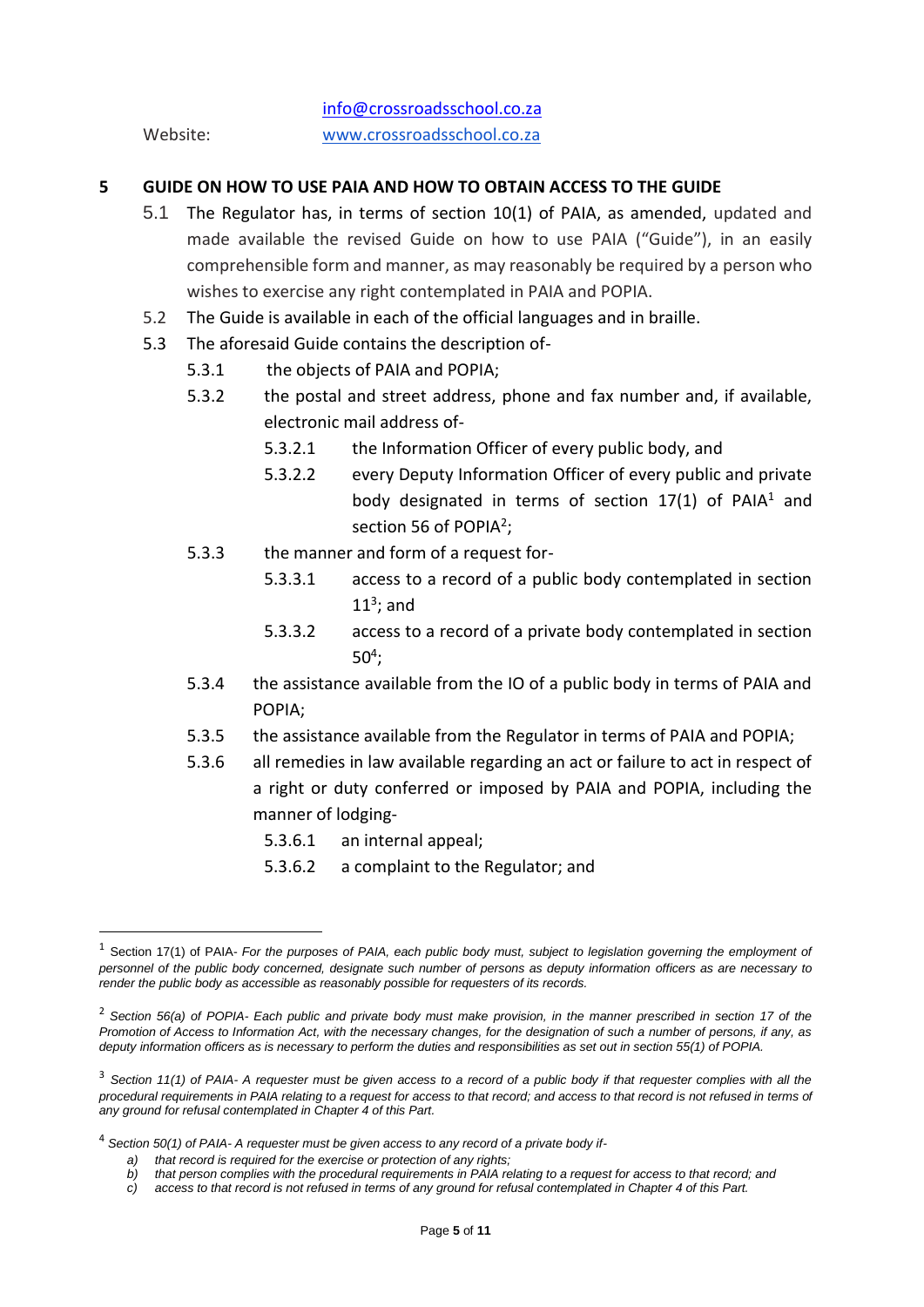- 5.3.6.3 an application with a court against a decision by the information officer of a public body, a decision on internal appeal or a decision by the Regulator or a decision of the head of a private body;
- 5.3.7 the provisions of sections  $14^5$  and  $51^6$  requiring a public body and private body, respectively, to compile a manual, and how to obtain access to a manual;
- 5.3.8 the provisions of sections  $15^7$  and  $52^8$  providing for the voluntary disclosure of categories of records by a public body and private body, respectively;
- 5.3.9 the notices issued in terms of sections 22 $9$  and 54 $10$  regarding fees to be paid in relation to requests for access; and
- 5.3.10 the regulations made in terms of section  $92^{11}$ .
- 5.4 Members of the public can inspect or make copies of the Guide from the offices of the public and private bodies, including the office of the Regulator, during normal working hours.
- 5.5 The Guide can also be obtained-
	- 5.5.1 upon request to the Information Officer;
	- 5.5.2 from the website of the Regulator (https://www.justice.gov.za/inforeg/).

5.6 A copy of the Guide is also available in the following two official languages, for public inspection during normal office hours: ENGLISH AFRIKAANS

<sup>8</sup> *Section 52(1) of PAIA- The head of a private body may, on a voluntary basis, make available in the prescribed manner a description of the categories of records of the private body that are automatically available without a person having to request access*

<sup>9</sup> *Section 22(1) of PAIA- The information officer of a public body to whom a request for access is made, must by notice require the requester to pay the prescribed request fee (if any), before further processing the request.*

<sup>10</sup> *Section 54(1) of PAIA- The head of a private body to whom a request for access is made must by notice require the requester to pay the prescribed request fee (if any), before further processing the request.*

<sup>11</sup> *Section 92(1) of PAIA provides that –"The Minister may, by notice in the Gazette, make regulations regarding-*

<sup>5</sup> *Section 14(1) of PAIA- The information officer of a public body must, in at least three official languages, make available a manual containing information listed in paragraph 4 above.*

<sup>6</sup> *Section 51(1) of PAIA- The head of a private body must make available a manual containing the description of the information listed in paragraph 4 above.*

<sup>7</sup>*Section 15(1) of PAIA- The information officer of a public body, must make available in the prescribed manner a description of the categories of records of the public body that are automatically available without a person having to request access*

*<sup>(</sup>a) any matter which is required or permitted by this Act to be prescribed;*

*<sup>(</sup>b) any matter relating to the fees contemplated in sections 22 and 54;*

*<sup>(</sup>c) any notice required by this Act;*

*<sup>(</sup>d) uniform criteria to be applied by the information officer of a public body when deciding which categories of records are to be made available in terms of section 15; and*

*<sup>(</sup>e) any administrative or procedural matter necessary to give effect to the provisions of this Act."*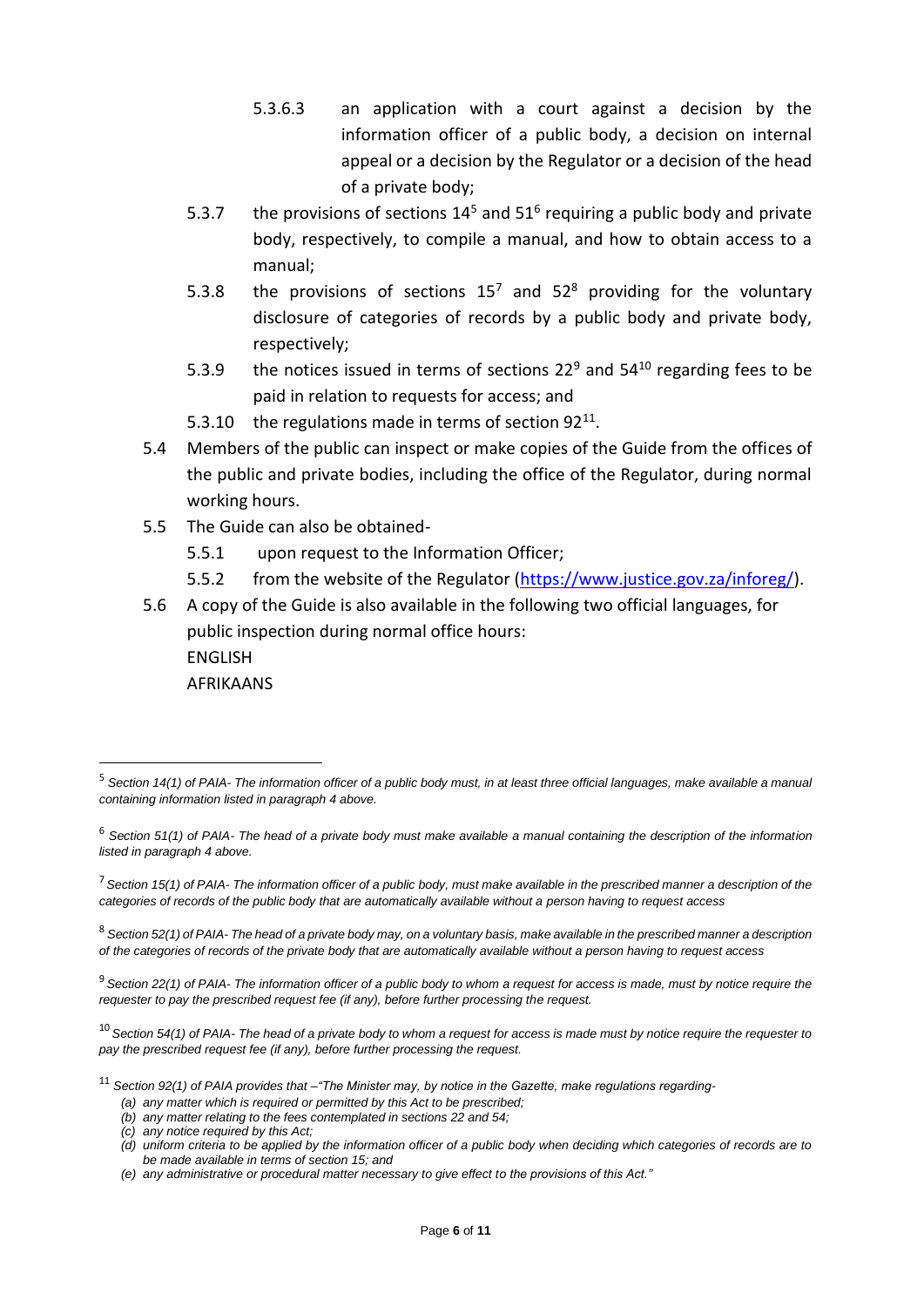- **6 CATEGORIES OF RECORDS OF THE CROSSROADS TRUST t/a CROSSROADS SCHOOL WHICH ARE AVAILABLE WITHOUT A PERSON HAVING TO REQUEST ACCESS** The following information is made known automatically and does not have to be requested by completing Form C: school website; fees schedule; internal school policies; all marketing brochures.
- **7. DESCRIPTION OF THE RECORDS OF CROSSROADS TRUST t/a CROSSROADS SCHOOL WHICH ARE AVAILABLE IN ACCORDANCE WITH ANY OTHER LEGISLATION**

Information is available in terms of the following legislation to the persons or entities specified in such legislation, as well as the specific protections offered by such laws. As legislation changes from time to time, and new laws may stipulate new manners and extend the scope of access by persons specified in such entities, this list should be read as not being a final and complete list.

- Business legislation (including all regulations issued in terms of such legislation): The Companies Act 71 of 2008; Income Tax Act 58 of 1962; Value Added Tax Act 89 of 1991; Labour Relations Act 66 of 1995; Basic Conditions of Employment Act 75 of 1997; Employment Equity Act 55 of 1998; Skills Development Levies Act 9 of 1999; Unemployment Insurance Act 63 of 2001; Electronic Communications and Transactions Act 25 of 2002; Telecommunications Act 103 of 1996; Electronic Communications Act 36 of 2005; Consumer Protection Act 68 of 2008; Broad-based Black Economic Empowerment Act 53 of 2003; National Credit Act 34 of 2005; Long-term Insurance Act 52 of 1998; etc.
- Health legislation (including all regulations issued in terms of such legislation): (This legislation is of extreme relevance in the health sector and Requesters should familiarise themselves with it.) The National Health Act 61 of 2003; Medical Schemes Act 121 of 1998; Medicines and Related Substances Act 101 of 1965; Children's Act 38 of 2005; Mental Healthcare Act 17 of 2002; Choice on Termination of Pregnancy Act 92 of 1996; Sterilisation Act 44 of 1998; Health Professions Act 56 of1974; etc.
- Education legislation (including all regulations issued in terms of such legislation)

**8. DESCRIPTION OF THE SUBJECTS ON WHICH THE BODY HOLDS RECORDS AND CATEGORIES OF RECORDS HELD ON EACH SUBJECT BY CROSSROADS TRUST t/a CROSSROADS SCHOOL**

We hold records in the categories listed below. The fact that we list a record type here does not necessarily mean that we will disclose such records, and all access is subject to the evaluation processes outlined herein, which will be exercised in accordance with the requirements of the Act.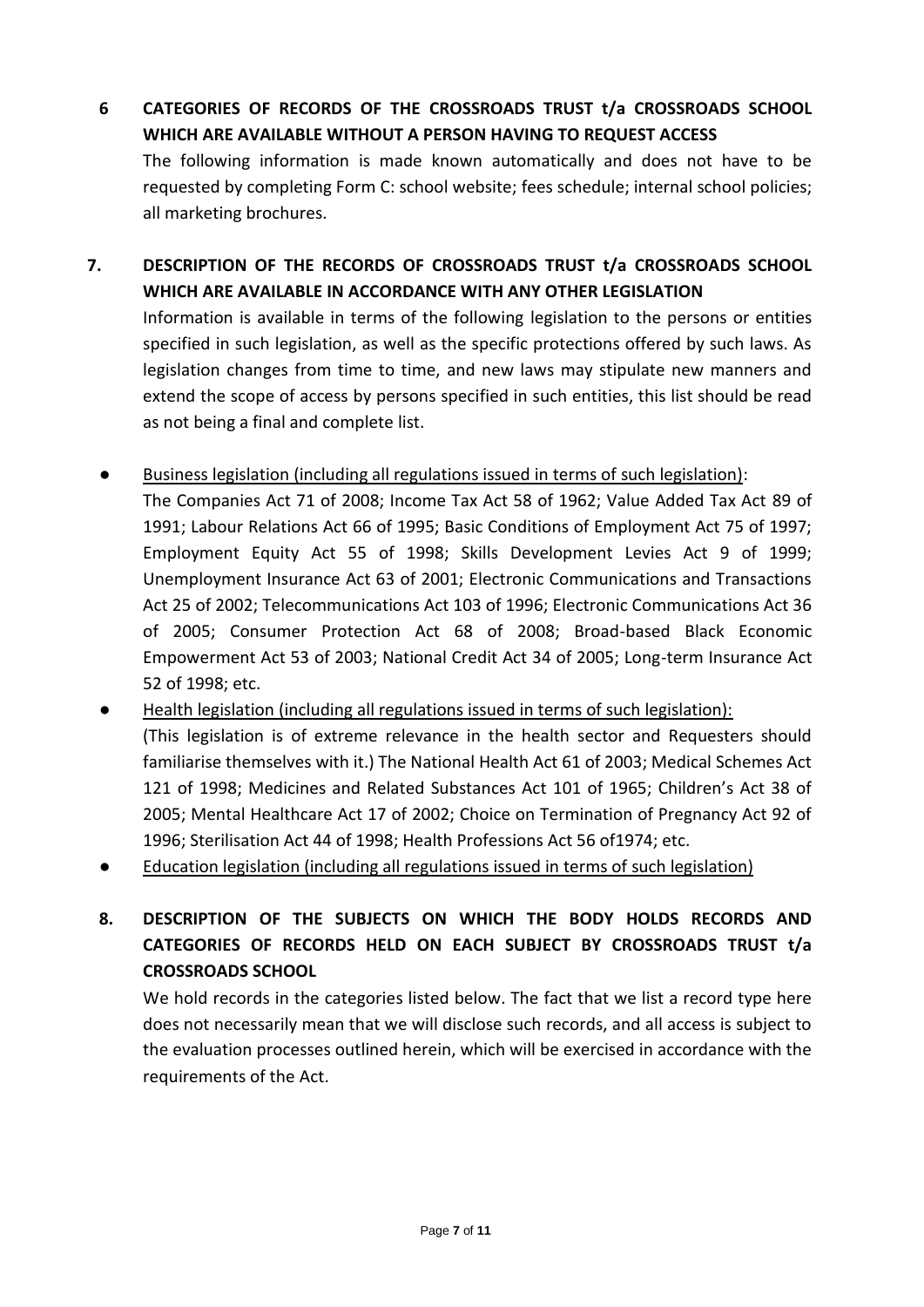| <b>Records</b>                                        | <b>Subjects</b>                                                                                                                                                                                                                                                                                                                                                                                                                                                                                                                                                                                              | Availability |
|-------------------------------------------------------|--------------------------------------------------------------------------------------------------------------------------------------------------------------------------------------------------------------------------------------------------------------------------------------------------------------------------------------------------------------------------------------------------------------------------------------------------------------------------------------------------------------------------------------------------------------------------------------------------------------|--------------|
| Internal<br>records<br>relating to our<br>business    | founding and other documents, minutes and policies;<br>annual and other reports; financial records;<br>operational records, policies, and procedures;<br>contracts; licenses, trademarks and other intellectual<br>property; production, marketing records; other<br>internal policies and procedures; internal<br>correspondence; statutory records; insurance policies<br>and records; etc.                                                                                                                                                                                                                |              |
| Personnel<br>records                                  | records relating to temporary employees, fixed-term<br>employees, part-time employees, permanent<br>employees, locums, associates, contractors, partners,<br>directors, executive directors, non-executive directors.<br>It includes personal files and similar records, records<br>that third parties have provided to us about their<br>personnel; employment contracts, conditions of<br>employment; workplace policies; disciplinary records;<br>termination records; minutes of staff meetings;<br>performance management records and systems and<br>all employment related records and correspondence. |              |
| Client/patient<br>records                             | client/patient lists; health records; medical reports;<br>funding records; agreements; consents; needs<br>assessments; financial and accounts information;<br>research information; evaluation records; profiling;<br>and similar information. It must be noted that, in the<br>health sector, personal and patient information are<br>protected by legislation and ethical rules, and<br>disclosure can only take place, if at all, without those<br>frameworks.                                                                                                                                            |              |
| <b>Supplier and</b><br>service<br>provider<br>records | supplier registrations; contracts; confidentiality<br>agreements and non-disclosure agreements;<br>communications; logs; delivery records; commissioned<br>work; and similar information, some of which might<br>be provided to us by such suppliers and providers<br>under service and other contracts.                                                                                                                                                                                                                                                                                                     |              |
| <b>Technical</b><br>records                           | manuals, logs, electronic and cached information,<br>product registrations, product dossiers, health<br>professionals council / statutory body records,                                                                                                                                                                                                                                                                                                                                                                                                                                                      |              |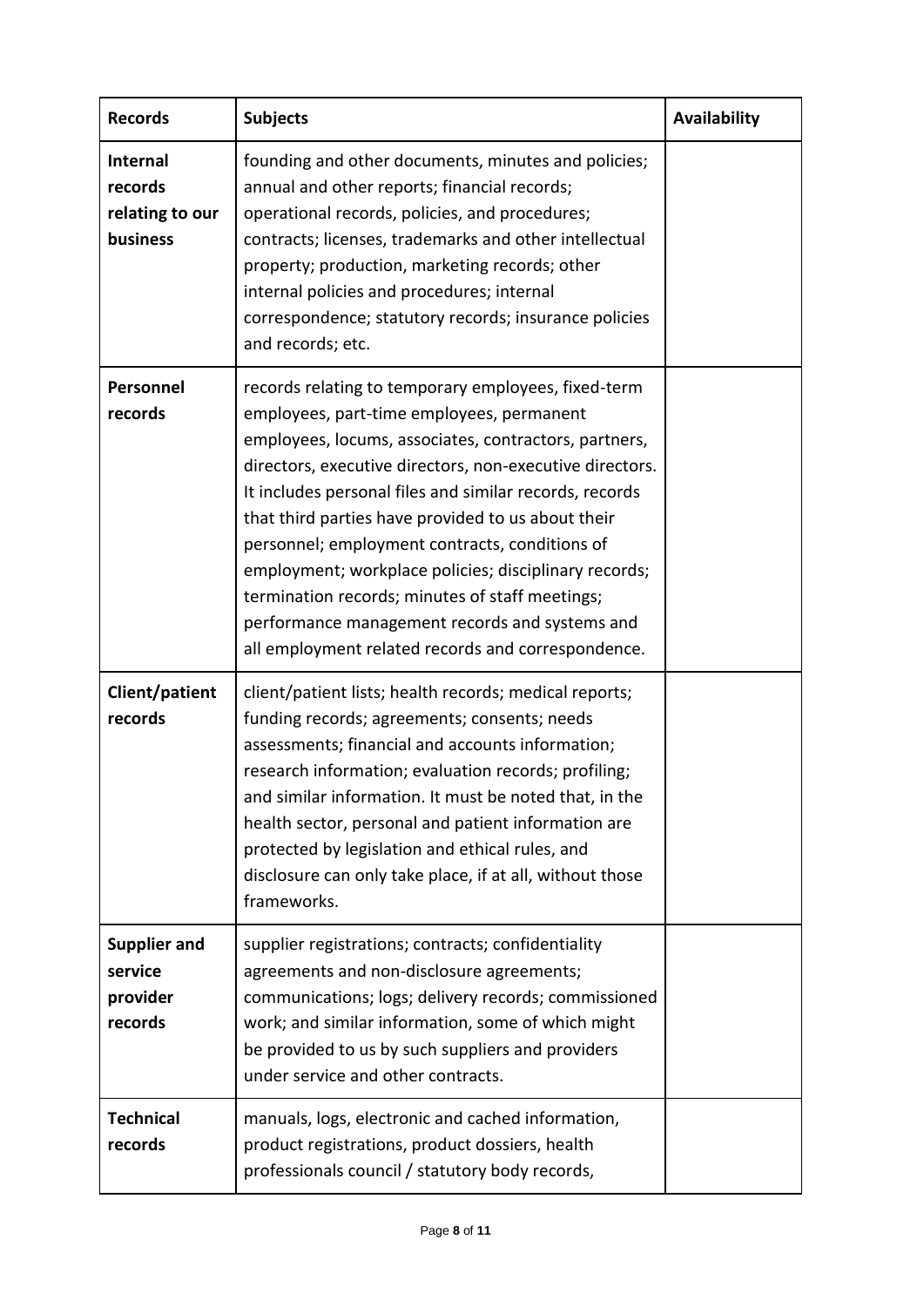|                                          | approvals, conditions and requirements, trade<br>association information, and similar product<br>information.                                                                                                                              |                             |
|------------------------------------------|--------------------------------------------------------------------------------------------------------------------------------------------------------------------------------------------------------------------------------------------|-----------------------------|
| Third-party<br>information               | may be in our possession but which would be subject<br>to the conditions set in relation to such possession<br>and use or purpose limitations.                                                                                             |                             |
| Environment<br>and market<br>information | information bought publicly available information and<br>commissioned information that pertains to the<br>specific sector and market of our business and factors<br>that affect the business, professional, and healthcare<br>environment. |                             |
| <b>Financial</b>                         | <b>Annual Financial Statements</b><br><b>Audited Financial Statements</b><br>Financial and tax records<br>Asset register<br>Management accounts                                                                                            | Request in<br>terms of PAIA |

## **9. PROCESSING OF PERSONAL INFORMATION**

## 9.1 **Purpose of Processing Personal Information**

The purpose of processing personal information at Crossroads School is to ensure the effective performance of its functions and services and to meet any legislative requirements.

## 9.2 **Description of the categories of Data Subjects and of the information or categories of information relating thereto**

| <b>Categories of Data Subjects</b> | Personal Information that may be<br>processed                                                                                                                                                                      |
|------------------------------------|--------------------------------------------------------------------------------------------------------------------------------------------------------------------------------------------------------------------|
| Parents/learners                   | name, address, registration numbers or<br>identity number, employment status,<br>telephone numbers, medical aid details,<br>allergies, marital status and bank details,<br>gender and religious status (optional). |
| <b>Service Providers</b>           | names, registration number, vat numbers,<br>address, telephone numbers and bank                                                                                                                                    |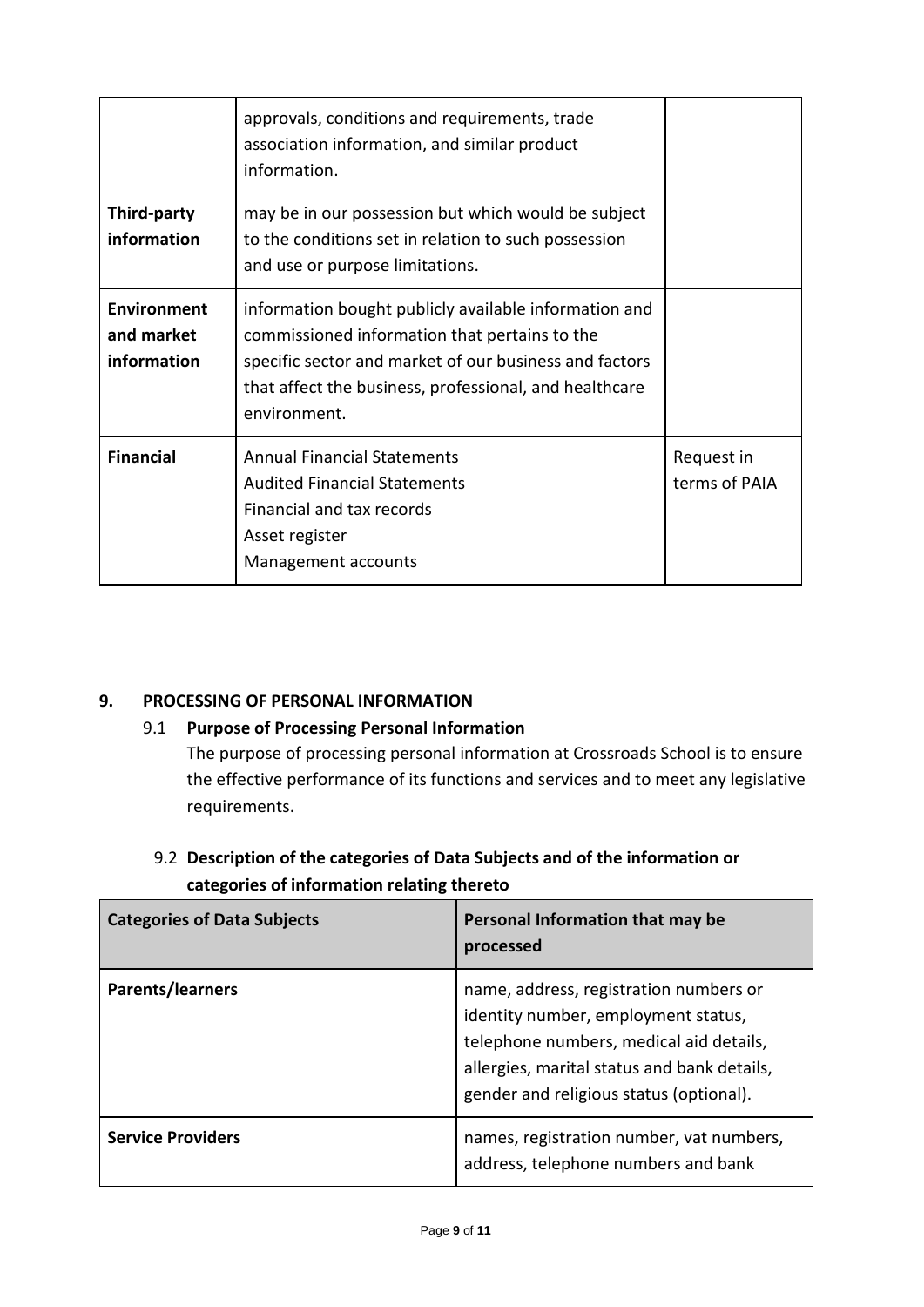|                  | details                                                                                                                                                                    |
|------------------|----------------------------------------------------------------------------------------------------------------------------------------------------------------------------|
| <b>Employees</b> | ID document, name, address, telephone<br>number, next of kin, address, qualifications,<br>gender, race, medical aid details,<br>disabilities, religious status (optional). |

## 9.3 **The recipients or categories of recipients to whom the personal information may be supplied**

| Category of personal information                   | Recipients or Categories of Recipients to<br>whom the personal information may be<br>supplied |
|----------------------------------------------------|-----------------------------------------------------------------------------------------------|
| Identify numbers and names for criminal<br>checks. | South African Police Services                                                                 |
| Contact details of parents                         | School photographer                                                                           |
| Qualifications, for qualification verifications    | South African Qualifications Authority<br>Quality Assurance bodies <i>i.e.</i> Umalusi        |

#### 9.4 **Planned transborder flows of personal information**

Permission will be requested from parents before sharing personal information with a transborder educational institution.

## 9.5 **General description of Information Security Measures to be implemented by the responsible party to ensure the confidentiality, integrity, and availability of the information**

The school uses a range of security safeguards and these are regularly reviewed and updated. They included but are not lim*ited to*, 2-factor verification for employee google workplace accounts, Data Encryption; Anti-virus and Antimalware Solutions and Hardware Firewall with Security stack.

## **10 AVAILABILITY OF THE MANUAL**

- 10.1 A copy of the Manual is available-
	- 10.1.1 on https://www.crossroadsschool.co.za/
	- 10.1.2 at the physical address of CROSSROADS TRUST t/a CROSSROADS SCHOOL for public inspection during normal business hours;
	- 10.1.3 to any person upon request and upon the payment of a reasonable prescribed fee; and
	- 10.1.4 to the Information Regulator upon request.
- 10.2 A fee for a copy of the Manual, as contemplated in annexure B of the Regulations, shall be payable per each A4-size photocopy made.